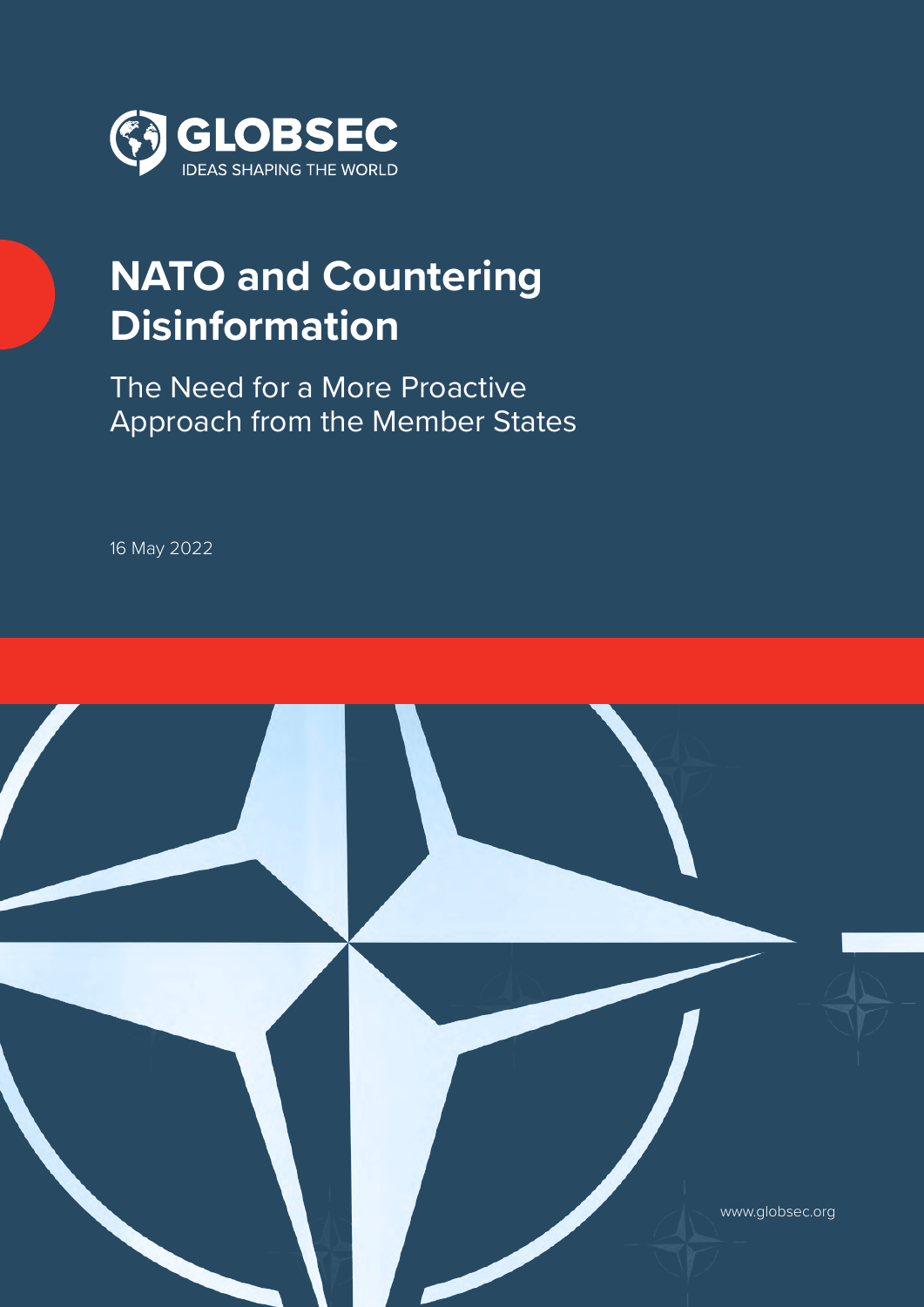

#### **Author: Amb. Tomasz Chłoń**

Ambassador of Poland to Estonia (2005-2010) and to Slovakia (2013-2015) Director of NATO Information Office Moscow (2017-2020)

# **Contents**

Russian Disinformation -

Countering Disinformatio

[NATO's Response](#page-3-0)

Towards a Consistent Res

**[Strategic Context](#page-4-0)** 

NATO Strategic Concept

[In Lieu of Conclusion](#page-5-0)

| $-2022$                    |   |
|----------------------------|---|
| on: Challenges and Actions | 5 |
|                            | 6 |
| sponse to Disinformation   | 6 |
|                            | 8 |
| and Recommendations        | 8 |
|                            |   |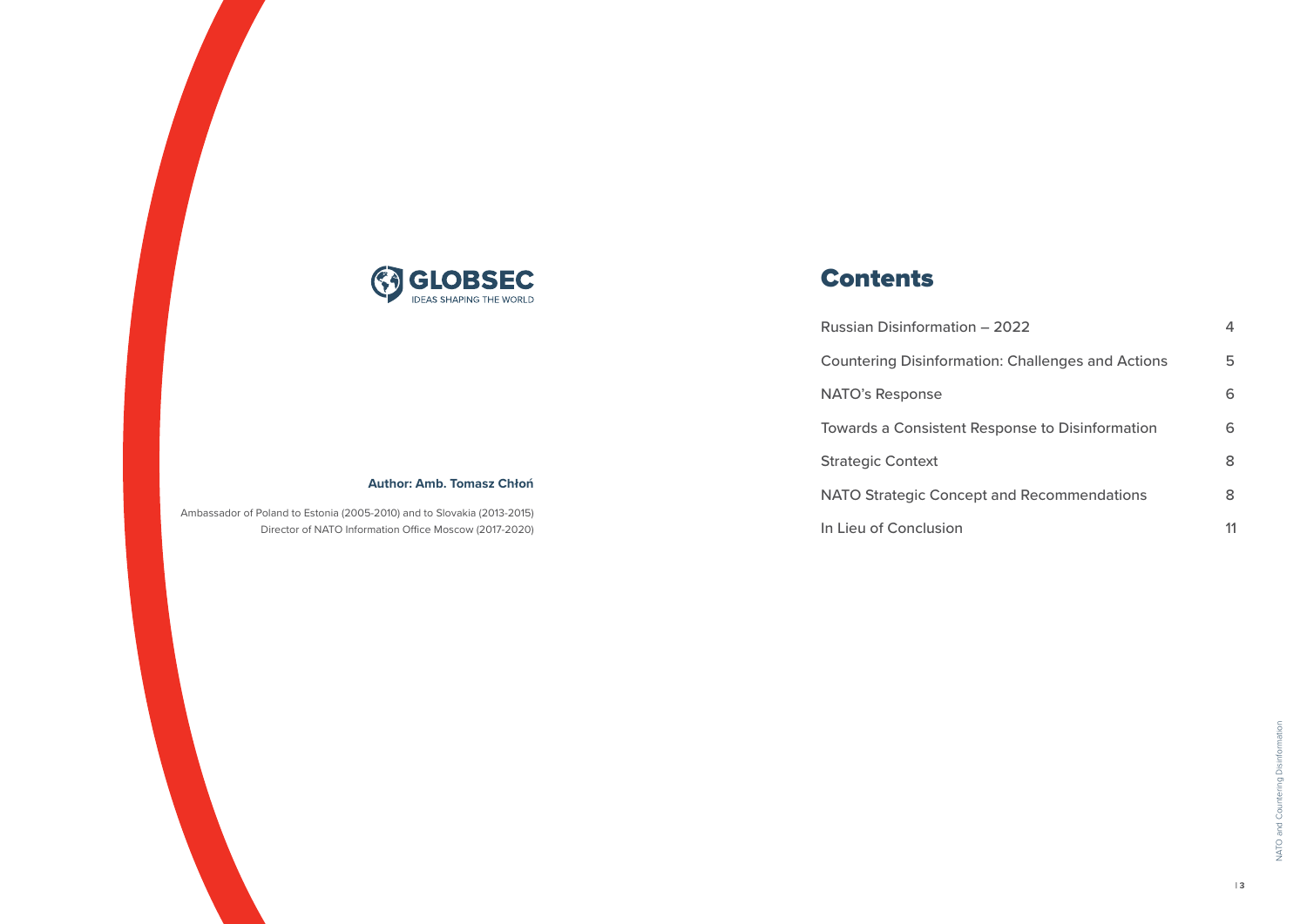NATO and Countering Disinformation

<span id="page-2-0"></span>The Western world must do more to combat disinformation. NATO leaders are expected to approve a new Strategic Concept at the Madrid Summit in June 2022, but will the need for a proactive response to this challenge be reflected in the Alliance's second

One of the founding myths of Russian foreign policy (developed below) relates to a betrayal by the West. Many in Russia are either unwilling or too scared to challenge the veracity of this tale since it has become national dogma. As the freedom of speech constitutes one of the fundamental and respected rights of democracies, this myth is also widely spread throughout the West. Moreover, the West's culture of open debates, which respects differing points of view, puts Russian masterminds of false narratives in a privileged position when it comes to influencing Western societies and their decision-making processes. It also renders NATO and EU countries increasingly vulnerable to influence from pro-Kremlin propagandists spurred on by an unbridled sense of initiative and combined with active measures as well as armed conflicts<sup>2</sup>.

2 R. Kupiecki, "Western Betrayal": The Founding Myth of Russian Foreign Policy, in: A. Legucka, R. Kupiecki (eds.), Disinformation, Narratives and Memory Politics in Russia and Belarus, Routledge, London 2022.

most significant document after the North Atlantic Treaty<sup>1</sup>? Most likely yes; however, in the fight against disinformation, the real question is not what more NATO can do for its Allies, but what they can do for the Alliance. While specific disinformation

related to military deception is beyond the scope of this paper, the recommendations in it have been validated ever more so by Russia's full-scale invasion of Ukraine.

#### **Russian Disinformation – 2022**

The matrix of the myth of Western betrayal and Russian self-victimisation is the "broken promise of not enlarging NATO to the East". The Kremlin has also used this myth to justify the

full-scale invasion of Ukraine on 24 February 2022 – a move that has potentially incalculable consequences for European and even global security. This new stage in Russia's confrontational policy has been further solidified with support from the increasingly belligerent Belarusian dictator although Alyaksandr Lukashenka's standing has also been weakened through his complete dependence on Russia.

Minsk, assisted in turn by Moscow, created a migration crisis on the Belarusian border with Poland, Lithuania and, to a lesser extent, Latvia, thereby opening an additional hybrid front. Increased tension on NATO's entire eastern flank and the war waged by Russia against Ukraine have been exacerbated by Russian and Belarusian hostile disinformation activities, which are unprecedented in terms of scope, intensity and toxicity.

In both Russia and Belarus, the highest political authorities, diplomats, state-controlled media, special services and their proxies have been actively but their effect may be more parties that have pro-Kremlin Russia has been known to drive political corruption, use blackmail tactics and even resort to acts of terrorism. The growing popularity of conspiratorial and pro-Kremlin Spain that are spread through encrypted social channels linked everyday life<sup>3</sup>.

involved in spreading familiar but intensified false narratives as well as new concoctions that are particularly harmful to the public in the Russian-language, state-controlled information environment. Unfortunately, some of these narratives fall on fertile ground in certain circles in the West and are cynically exploited in local political struggles. The goal of disinformation is to undo the cohesion of the transatlantic community, undermine the credibility of NATO and EU members and, ultimately, derail the existing rules-based international order.

The "new-old" story is that: *Russia, and now Belarus, are surrounded by foes, and the heightened security crisis is the fault of the West, which had been allegedly pushing Ukraine towards war. Having rejected the Minsk agreements, Ukraine had been preparing to launch military operations against the inhabitants of Donbas, occupied Crimea and regions in Russia itself; to this end, Kyiv had been concentrating its forces and resources (including weapon systems received* 

*from NATO countries) in the east of the country. Polish and American mercenaries were also operating and preparing armed provocations in the east of Ukraine; this means that not only Ukraine but also the West itself had been preparing to attack the Russian Federation and Belarus.* 

*Ukraine had been mobilising troops on the border with Belarus, against which Poland has been making territorial claims.* Finally, Vladimir Putin justified his illegal assault on Ukraine with *the need to demilitarise and denazify Ukraine*. He did so despite the fact that the Ukrainian nation lost

8 million people in World War II fighting Nazi Germany and is a country led by a Jewish president who won the popular vote in a free, fair and democratic election; an election which showed the Ukrainian neo-Nazi parties having less support than probably anywhere else in Europe.

### **Countering Disinformation: Challenges and Actions**

Although it is not easy to measure, the pernicious nature of Russian disinformation and interference abroad has been "tested" positively in several cases, with prime examples including the attacks against Ukraine, the U.S. and French presidential elections, as well as the Brexit referendum. The extent to which social polarisation and internal political fights are causal effects of Russian (and others) meddling in the West could be discussed elsewhere, but what is of importance for this paper is that such frictions are certainly being exploited and amplified by the opportunistic organisers of external disinformation.

In any case, the cumulative result can be seen, for example, in Slovakia where a significant part of the society blames the Alliance for the current Russian crisis (at least that had been the case before the full-scale war against Ukraine started) or in Croatia where the president has been questioning the Alliance's Eastern policy. The actions of candidates for the highest political positions in France who

propagate anti-NATO slogans are even more concerning. Sympathy for the Russian regime is shown by representatives of ruling or co-ruling parties in NATO and EU member states, including Fidesz in Hungary and Podemos in Spain (which should be particularly sensitive to disinformation following the Kremlin's interference in the Catalan independence question).

Moscow uses other tools to exert its influence in Western countries, prevalent in countries with elected inclinations (e.g., AfD in Germany). narratives in Germany, France and to Moscow have become a fact of

While it is challenging to fully assess how effective countermeasures to tackle foreign interference have been, examples

from countries that have taken them up with determination show that the fight against foreign meddling can have a genuine impact. Most ways and means of counteracting disinformation in this political warfare fall under the responsibility of sovereign states (and the European Union due to its legislative prerogatives). It is predominantly their responsibility to build resistance to disinformation and to respond to it with both deterrence and punishment. NATO's role in this regard is limited. At the same time, the Alliance – as an organisation at the centre of false accusations and hostile propaganda – knows how to defend itself, which is evidenced by the overall high level of public support for NATO among its members. Nevertheless, it seems that the Alliance's potential to combat disinformation is not fully utilised by its individual members, which could benefit from NATO's expertise and coordinating capabilities to a greater extent than they have thus far.

<sup>&</sup>quot;Strategic Concept for the Defence and Security of The Members of the North Atlantic Treaty Organisation" Adopted by Heads of State and Government in Lisbon, 19 November 2010, https://www.nato.int/lisbon2010/strategic-conc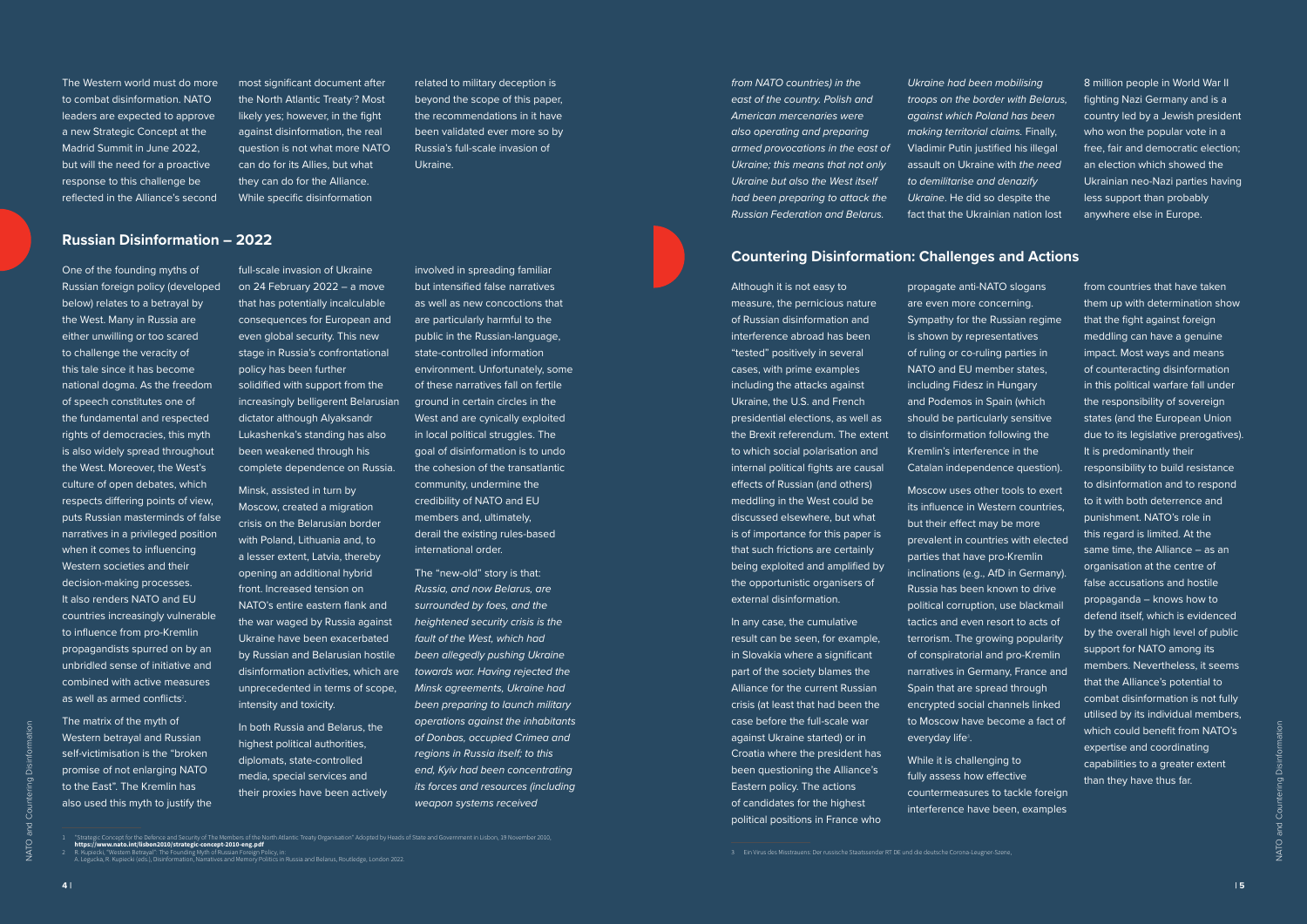#### <span id="page-3-0"></span>**NATO's Response**

Tackling disinformation remains an essential part of NATO's communication strategies and day-to-day operations, which includes media monitoring, analysis of the information space and proactive communication in a coordinated and fact-based manner. Its goal is to inoculate or "pre-bunk" the mediasphere rather than debunk each false claim, i.a. through "Setting the Record Straight" narratives and activities which counter the Kremlin's myths about NATO.

In 2019, NATO adopted an updated and systematic package of appropriate objectives and measures to combat disinformation. The following year, NATO's Response to Disinformation on COVID-19 became realised in an Action Plan issued to Allies

by the Secretary General. This document sought to bring together multiple strands of work on countering hostile disinformation surrounding COVID-19. In 2021, NATO's Toolbox for Countering Hostile Information Activities was created; it reflects the Alliance's twin-track model to respond to hostile information activities: "understand" and "engage", underpinned by "coordination". The document aims to provide Allies with a toolbox to assess hostile information activities, including disinformation, and to assist in determining possible courses of action. Furthermore, NATO IS staff holds biweekly briefings on Russian and other disinformation activities at various relevant committees. Within the Civil Emergency

Planning Committee, as part of a long-term effort, and covering resilience baselines – spanning across many domains including communications – Allies share information about how prepared they are to face various key civil security challenges, including disinformation.

Processes in the EU, including Disinformation (INGE), has also promised that other means of influence will be addressed<sup>5</sup>.

The organisation supports member and partner states by providing guidance as well as co-financing for social and scientific projects that strengthen their resilience to disinformation. Rapid-reaction teams have been made available to member states as part of NATO's strategy to fight hybrid threats. The organisation is also cooperating more closely with the European Union to ensure that NATO benefits from the EU's Rapid Alert System set up to counter disinformation.

#### **Towards a Consistent Response to Disinformation**

At the same time, the West has yet to prepare a coherent, comprehensive and coordinated response to Russian disinformation. It is up to nations to fully utilise NATO's potential. A response practice has been developed and seen partial success within some states and Euro-Atlantic institutions, but it has not yet been translated into a real common policy or strategy.

At national levels, political declarations and agreed action plans are still not fully

implemented in too many instances. Western states approach disinformation in varied ways due to differences in history, regional security, wealth, education, media quality, political and legal culture and – most importantly – the current state of their relations with Russia. As a rule, some states prefer bilateral approaches that safeguard national prerogatives. This may change now following the Russian invasion of Ukraine. Nevertheless, the challenge

it. The future regulations on transparency in financing political parties and election campaigns gives hope for limiting corruption and external influence in the affairs of the member states.8

of disinformation has begun to attract higher political attention. In the European Union, this has transpired through the adoption of the European Democracy Action Plan<sup>4</sup> and the presentation of new regulations on digital services in December 2020. These regulations aim to address the core issue of the business model developed by disinformation organisers who instrumentalise social media platforms. The report by the Special Committee on Foreign Interference in all Democratic

In an effort to combat disinformation, the Digital Services Act (DSA)<sup>6</sup> is a breakthrough legal instrument that will fundamentally change the rules of the game for the information environment in the European Union, member states and partner countries; it will also have an impact on national approaches worldwide.<sup>7</sup> The DSA will impose numerous legal obligations on operators of online platforms that are more demanding than the previous voluntary commitments outlined in the Code of Practice for Fighting Disinformation. Companies will be obliged to cooperate with independent researchers and allow them to access their data. They will also participate in complaint and appeal procedures regarding content moderation and dispute resolution. The DSA will provide for the companies' obligatory consultations, including with civil society organisations. It will

also introduce the institution of trusted whistle blowers, who, among other things, will notify the companies about suspected crimes online. The act will correspondingly establish a European Digital Services Council and advisory body made up of national digital service coordinators responsible for implementing legislation at the national level. It will impose specific additional duties on exceptionally large online platforms with more than fortyfive million users per month. These obligations will include assessing systemic risks resulting from their services, identifying actions to reduce such risks, conducting independent audits, setting appropriate conditions for algorithmic recommendations of user content and ensuring additional transparency in advertising (including political ads).

Among international organisations and institutions, the European Union plays a leading role in counteracting disinformation and introducing new effective measures against

NATO and the EU share similar membership compositions and were created based on comparable value systems, so it is reasonable to assume that counteracting disinformation will be more prominently reflected in NATO's new Strategic Concept. A need for this has been suggested by the authors of the NATO2030 expert group report prepared ahead of the Madrid Summit in June 2022<sup>9</sup>. As a result, countering disinformation could be given a more visible place on the agenda of NATO ministerial meetings and summits, and more proposals with clear commitments by member states to tackle disinformation may be unveiled. NATO also has the opportunity to strengthen the mandates of existing committees to better coordinate national efforts.

<sup>4</sup> European Democracy Action Plan, European Democracy Action Plan, European Commission, [https://ec.europa.eu/info/strategy/priorities-2019-2024/new-push-european-democracy/european-democracy-action-plan\\_en](https://ec.europa.eu/info/strategy/priorities-2019-2024/new-push-european-democracy/european-democracy-action-plan_en)

<sup>5</sup> EU should build a sanctions regime against disinformation, European Parliament, January 2022, <https://www.europarl.europa.eu/news/en/press-room/20220119IPR21313/eu-should-build-a-sanctions-regime-against-disinformation>.

<sup>6</sup> The Digital Services Act package, European Commission, [https://digital-strategy.ec.europa.eu/en/policies/digital-services-act-package.](https://digital-strategy.ec.europa.eu/en/policies/digital-services-act-package)

<sup>7</sup> After the project has been presented by the European Commission, it is processed in the European Parliament. It shall enter into force in 2022.

<sup>8</sup> Despite some activities, the role of other international organizations, such as the UN, OSCE, and the Council of Europe, is limited, whether due to membership, the participation of notorious<br>disinformers among them, or s

<sup>9</sup> NATO2030: United for a New Era, NATO, November 2020, [https://www.nato.int/nato\\_static\\_fl2014/assets/pdf/2020/12/pdf/201201-Reflection-Group-Final-Report-Uni.pdf](https://www.nato.int/nato_static_fl2014/assets/pdf/2020/12/pdf/201201-Reflection-Group-Final-Report-Uni.pdf).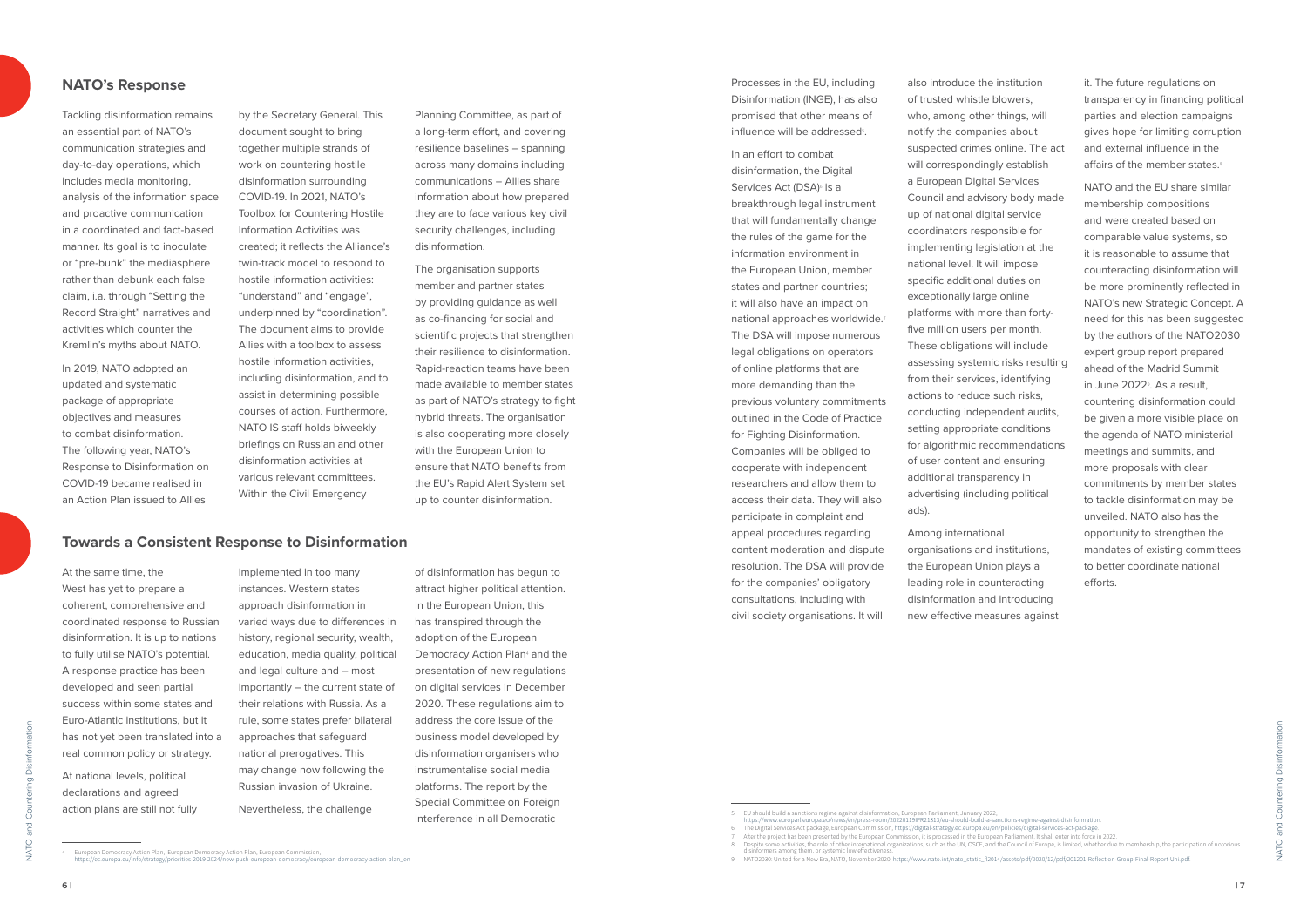#### <span id="page-4-0"></span>**Strategic Context**

The Alliance's new Strategic Concept could therefore reflect more comprehensively the key tenets of an enhanced approach to disinformation, encompassing public diplomacy, strategic communication and social resilience. Such an approach could also consider new and innovative tools to combat disinformation, given that these can fit into a broader strategic context of NATO's work.

In 2019, the Alliance approved not only the first secret military strategy in over 50 years but also a strategy for developing the necessary military and technological potential in

connection with the changing nature of conflicts (NATO Warfighting Capstone Concept). With its stronger deterrence and defence approach to security, NATO began implementing a policy that enabled the coordinated development of breakthrough technologies, recognising that technology development will be a priority in seven areas: (i) artificial intelligence, (ii) advanced big data analysis, (iii) autonomous technologies, (iv) quantum computing technologies, (v) biotechnology, (vi) hypersonic capabilities and (vii) space technologies. In February

> differences in how individual Western countries approach disinformation in practice. In other words, deterrence must be pursued through both punishment and denial. The following recommendations apply specifically to NATO but also to other organisations that can cooperate more with the Alliance as well as the member states themselves, for which NATO can act as a catalyst in the development of national policies and practices<sup>10</sup>.

#### **NATO**

2021, the Allies approved the Coherent Implementation Strategy on Emerging and Disruptive Technologies. Eight months later, in October, the first NATO strategy on artificial intelligence was approved. From the perspective of disinformation activities, the future of artificial intelligence can be seen as a dual-purpose tool. Depending on human decisions, it can become a sword in the hands of opponents of freedom or a shield that protects societies and individuals against the consequences of their actions.

#### **NATO Strategic Concept and Recommendations**

In light of the current security environment in Europe and worldwide, traditional threats are still a priority, and collective defence will remain one of NATO's core missions, even more so than in the 2010 document.

Among the tasks supporting this existing mission, there will also be development of a full range of instruments aimed at neutralising new risks, including disinformation. As experience has shown, threats evolve in terms of intensity, goals, methods and means. The challenge for

- more effectively use the embassy network of Alliance member states, which act as Contact Point Embassies (CPE) and have a clear mandate for conducting public diplomacy on the Alliance's behalf in as many as 40 partner countries<sup>12</sup>.

the negotiators of NATO's new Strategic Concept will therefore be to provide for adequate flexibility when crafting current and future countermeasures that will guide the Alliance's activities for years to come.

Overall, NATO's (and the West's) coherent response and efforts against foreign disinformation, both nationally and internationally, should focus on: (i) their civic resilience, (ii) their offensive capabilities as much as their defensive ones and (iii) minimising the

> 11 Member states make assessments through different methods. All members (not just few as is the case now) should send their reporting on disinformation to NATO to provide stronger situational awareness. 12 Contact Point Embassies in partner countries Contact Point Embassies in partner countries, NATO, [https://www.nato.int/cps/en/natohq/topics\\_49190.htm?selectedLocale=en](https://www.nato.int/cps/en/natohq/topics_49190.htm?selectedLocale=en)

Threats and risks stemming from disinformation should be more prominently featured in the agendas of ministerial meetings and NATO summits. In addition to presenting clear proposals that encourage a commitment to combating disinformation, NATO should also strengthen the mandate of existing bodies that focus on strategic communication to better coordinate national efforts. This could include the exchange of information about threats, incidents and best practices of response. There is a room for improvement in how the European Union, NATO and G7 coordinate and cooperate as well as how they consult with other institutional partners like the

United Nations and the OSCE.

Specifically, NATO should:

- assign existing groups within NATO to coordinate the exchange of best practices of counteracting disinformation as well as refine, standardise, operationalise and test them during dedicated exercises.<sup>11</sup> National plans presented to NATO allies and accounted for in the annual planning cycle could also be considered as disinformation anticipation and pre-bunking measures.

- upgrade existing toolkits that address the needs of the organisation and member states so that they can better counter

disinformation.

In the longer term, attempts to divide the Alliance could be countered by NATO's expansion and sponsorship of information campaigns, such as #WeAreNATO. In such campaigns, educating students in the senior grades of primary and secondary school about NATO and its security policy should be more actively promoted.

## NATO and Other Organisations

A model and practice of preelection and pre-bunking activities should be developed as part of pre-election missions in EU and NATO member states, possibly in cooperation with the OSCE. The outcome would be an assessment of pre-election threats, including cybernetics and related countermeasures.

Together with the EU, NATO should create a programme that will support local initiatives in partner countries. These initiatives could be supported by EU representations and NATO Contact Point Embassies as well as by national embassies of member states.

It is essential to level out the differences in resilience to disinformation due to Russia's tendency to leverage systemic weaknesses in various EU and NATO member states and use local actors in one country to 

attack other countries. The creation of projects from the European Union, NATO and the United States through existing networks of representations, embassies and funds to support the Western Balkan states would be particularly beneficial. Additionally, a separate programme dedicated to civil society and media in Serbia would be useful in promoting disinformation resilience.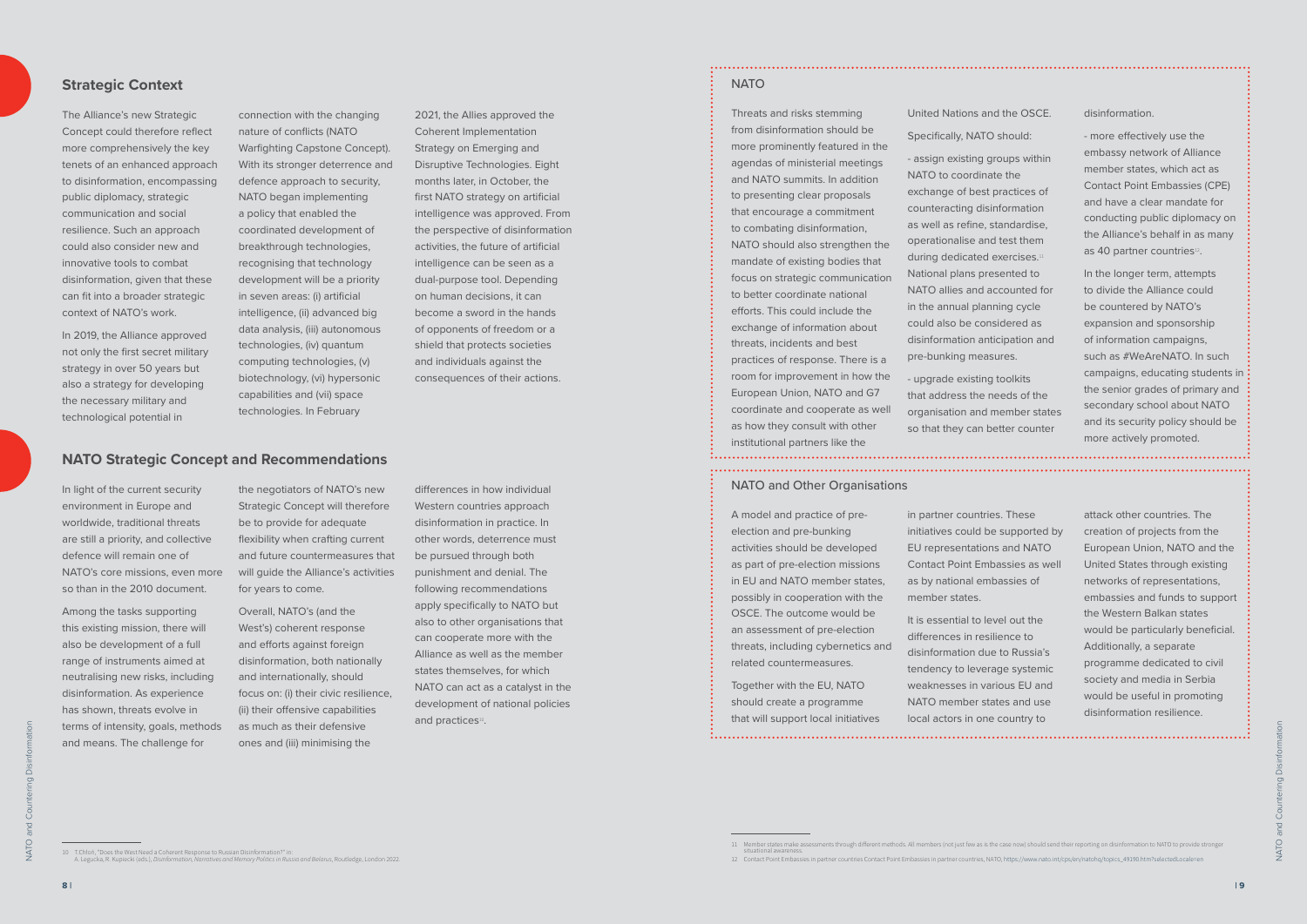#### NATO Member States

In particular, countering disinformation focuses on addressing the polarisation within democratic states that Russia continuously attempts to exploit. Owing to its regulatory prerogatives, the response from the community's members, supported in Europe mainly by the European Union, should be based on:

- $\bullet$  strengthening resilience to disinformation through education on democratic values, improvement of election standards and increased monitoring of transparency in electoral campaigns.
- **•** improving media education. At the primary and secondary level, media education should focus on developing competences in critical thinking. In the case of high school and university students, the curricula should teach methods of confirming or disproving statements appearing in the media or on the internet (i.e., factchecking).
- **•** a media policy aimed at strengthening trust in the media. Specifically, this involves better funding and support for media independence and standards, investigative journalism and fact-checking.
- assertive action towards social media platforms. This
- **•** draw attention to Russian media that sows propaganda and operates abroad.13 This will make these entities clearly identifiable to recipients and help harmonise the decisionmaking standards of regulatory authorities regarding such media. Moreover, Western states should standardise the procedures for imposing disinformation-related penalties, as was the case in the United Kingdom and the Baltic states' response to RT and Sputnik. Countries should also make bolder decisions about sanctions directed against employees
- $\bullet$  expose disinformation and influence operations, disavowing them at the highest level and in special

proactively use alert systems within the European Union, NATO and G7. In the case of the European Union, this is also a matter of credibility as the current operation of the Rapid Alert System has been assessed as weak.

includes identifying users, ensuring the neutrality and diversity of algorithms, managing content selection and guaranteeing that ads are transparent. Transposing the DSA to national legislations should be done as expeditiously as possible.

<span id="page-5-0"></span>

Western states should also be more proactive in raising the costs for perpetrators of disinformation. This could be done by publicly exposing their activities and imposing sanctions. In particular, they should:

> of Russian propaganda centres and outlets.

services' reports. As a standard, such reports should be publicly available in all EU and NATO member states.

Attribution could be facilitated by further work on terminology, including clarifying concepts related to disinformation; it would also benefit from legal clarification on the violations of the fundamental rights of freedom of speech and election interference. Such arrangements would help develop protocols for identifying and exposing perpetrators, which could in turn help overcome serious political dilemmas linked to attribution.



### **In Lieu of Conclusion**

In many ways, the Russian invasion of Ukraine in February 2022 created a completely new situation for the fight against Russian manipulation and propaganda. The invasion exposed the Kremlin's earlier disinformation about its intentions towards Ukraine as people worldwide watched on their smartphones, computers and TVs the savage destruction and death inflicted in Kyiv, Kharkiv and above all, Mariupol – the Ukrainian Aleppo. The relentless attacks against civilians and forced exodus of millions exposed Putin's true plans and cynicism as well as the Russian genocidal machine behind them. This metaphorical Waterloo (at the time of writing, it is still unknown whether we will witness an actual military defeat as well) could suggest that, from a strategic point of view, the prewar hybrid actions taken against the West, including disinformation, were ineffective. This hypothesis does not appear to be justified, however.

Peacetime rules have given way to the laws of war, and the democratic world has stood up for victims and condemned their aggressors. At the same time, the situation begs the following question: if the West had been quicker to introduce stringent sanctions against Russia's disinformation apparatus, as called for by many civil society groups, and had undermined Russian propaganda from the outset, would the war have erupted in the first place?

Immediate and firm sanctions would have not only shown that the West was determined and united, but it would also have made Western societies more resilient to fake news, manipulation and political corruption, which could have resulted in a different relationship with Russia. Before the ongoing information war reached its most heated phase, the West's primary issue was not Russia's effectiveness but its own lack of preparation.

It's impossible to ascertain whether the war would have erupted under different circumstances. There is no doubt, however, that the West has shown unprecedented unity for the victims of this brutal aggression and attack on the foundations of international order. Yet, it is difficult to declare victory over disinformation or democracy's triumph over authoritarianism. It is unclear when and what kind of Russia will emerge from this war in the long term, nor what direction Russian society will take. Should we expect a bloody farewell to imperial ambitions, as was the case in the French war in Algeria? At the global level, China will undoubtedly also draw lessons from recent events.

Russia's recent attack on Ukraine has underlined the gravity of information manipulation problems and highlighted the potential to combat them. What once seemed complicated and difficult concessions from EU member states have suddenly

become swiftly adopted initiatives and commitments. The information "anti-war" has helped bring to a spectacular end the monopoly of countries, traditional media and specialist non-governmental organisations in fighting disinformation. A surprising number of Internet users and groups have notably become actively involved in the process, including Anonymous, a hacker group that previously would not have been expected to play a role in combating disinformation. Meanwhile, the significance of strong leadership has been highlighted through the figure of Ukrainian President Volodymyr Zelenskyy. At the same time, it has become increasingly evident that social media dominates today's information environment and is a powerful tool but also a doubleedged sword (given how the Russian authorities use Telegram channels).

Sanctions imposed as a result of the war were met with expected countermeasures from the Kremlin. Russia's response also included blocking access to Western traditional and social media and shutting down the last independent news outlets in Russia (*Ekho Moskvy and Dozhd TV*). As this occurred, the primary challenge shifted from protecting against Russian disinformation in the West to finding a way to reach the indoctrinated Russian society.

However, the "Russian Wall" of (dis)information raised by Putin is not as leakproof as he would like.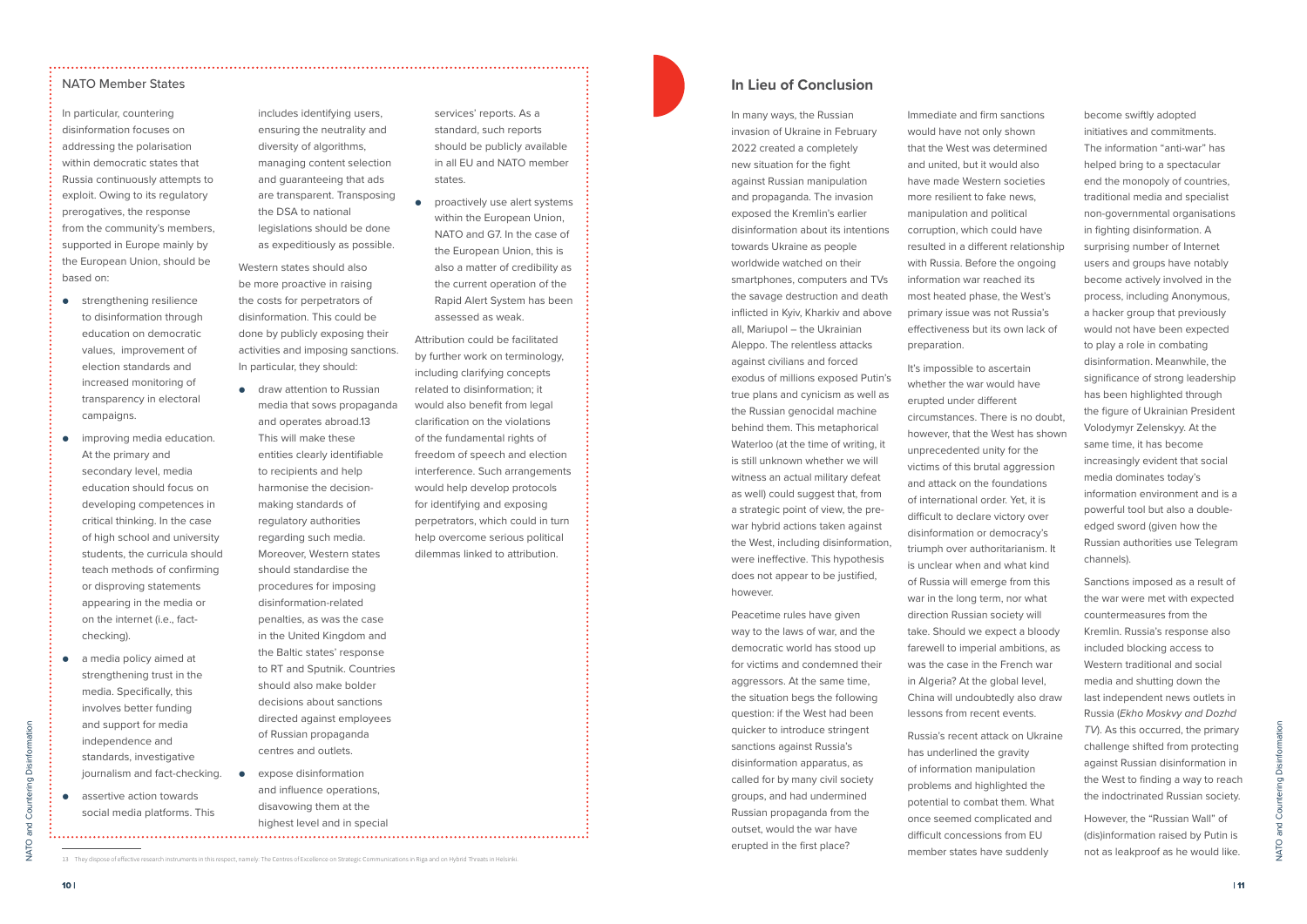NATO and Countering Disinformation  $\frac{1}{2}$ Š **OLYN**  Millions of Russians have installed VPNs – data shows that 6.4 million apps were downloaded from the Apple App Store and the Google Play Store in the first three weeks of the war compared to 230,000 in the three weeks prior. Russians are bypassing censorship using Tor technology, which makes it possible to create portals and networks (including for Twitter) on the dark web. Russian citizens receive tens of millions of pieces of information about the war through regular text messages, emails and online ads. We also cannot underestimate the importance of the international traditional media, which is publishing content about the war in Russian in the largest newspapers in Poland (*Gazeta Wyborcza*), the Nordic countries (e.g., *Helsingin Sanomat*) and in Germany (*Bild*), for example. However, most Russians remain under the overwhelming influence of the regime's propaganda, but the main battlefield for "souls" are big cities (specifically Moscow) and the younger generations. These audiences are the reason why Putin has shut down the country's last independent news outlets - *Ekho Moskvy* and *Dozhd TV*.

During the extraordinary NATO summit on 24 March 2022, it was determined that the Alliance would continue to counter Russia's lies about its war in Ukraine and expose fabricated narratives, operations and provocations. NATO members also decided to prioritise

increasing the resilience of their societies and infrastructures in the face of Russia's ominous influence, which includes strengthening their cybersecurity and disinformation response capabilities. During the summit, NATO also called on China to stop spreading the Kremlin's false narratives, especially about the war and NATO<sup>14</sup>. The European Union, for its part, adopted the Strategic Compass, which sets the EU's framework in the field of international security, including foreign influence and information manipulation<sup>15</sup>. Only time will tell how long the Alliance, the EU and the West remain determined in fighting disinformation in international politics. It is already clear, however, that the fight against disinformation is not doomed to be Quixotism. On the contrary, the free world has all the data to win this fight even, or perhaps especially, in conditions of war.

Still, the recent developments in Russia's aggression towards Ukraine and confrontational policy towards the West warrant a further shift in attitudes in tackling disinformation. Unless Putin steps down or is removed, Russia's behaviour will not change for the better, and the West will have to reckon with more challenging disinformation warfare by Russia and Belarus. Moreover, China will soon present a formidable challenge with its own set of methods and tools of disinformation.

Therefore, where appropriate,

Allies should overcome any remaining reluctance and uncooperative tendencies that limit the role of NATO in combating new threats, especially hybrid ones. First, tackling disinformation should gain greater political attention among all Allies. National countermeasures undertaken in some member states (e.g., France, Germany, the Baltic States and the UK) or partner countries (e.g., Finland and Sweden) testify to the importance they attach to the problem of falsehoods in international politics. When allowed, NATO could better serve as a coordinator and multiplier of good practices (of which these countries are, to a significant extent, a model). Second, there is no need to reinvent the wheel. The work ahead can be built on the existing acquis and institutions without substantial additional resources, which is important given budgetary constraints. Third, there is clearly more scope and possibility for NATO to foster synergies with other organisations – most notably the EU – in helping each other and partner countries to fight foreign disinformation. Overall, NATO and the West must take a more offensive approach in tackling this ever more dangerous scourge.

<sup>14</sup> Statement by NATO Heads of State and Government, [https://www.nato.int/cps/en/natohq/official\\_texts\\_193719.htm?selectedLocale=en](https://www.nato.int/cps/en/natohq/official_texts_193719.htm?selectedLocale=en)

<sup>15</sup> A Strategic Compass for the EU (2022), EEAS, [https://eeas.europa.eu/headquarters/headquarters-homepage\\_en/106337/A%20Strategic%20Compass%20for%20the%20EU](https://eeas.europa.eu/headquarters/headquarters-homepage_en/106337/A%20Strategic%20Compass%20for%20the%20EU)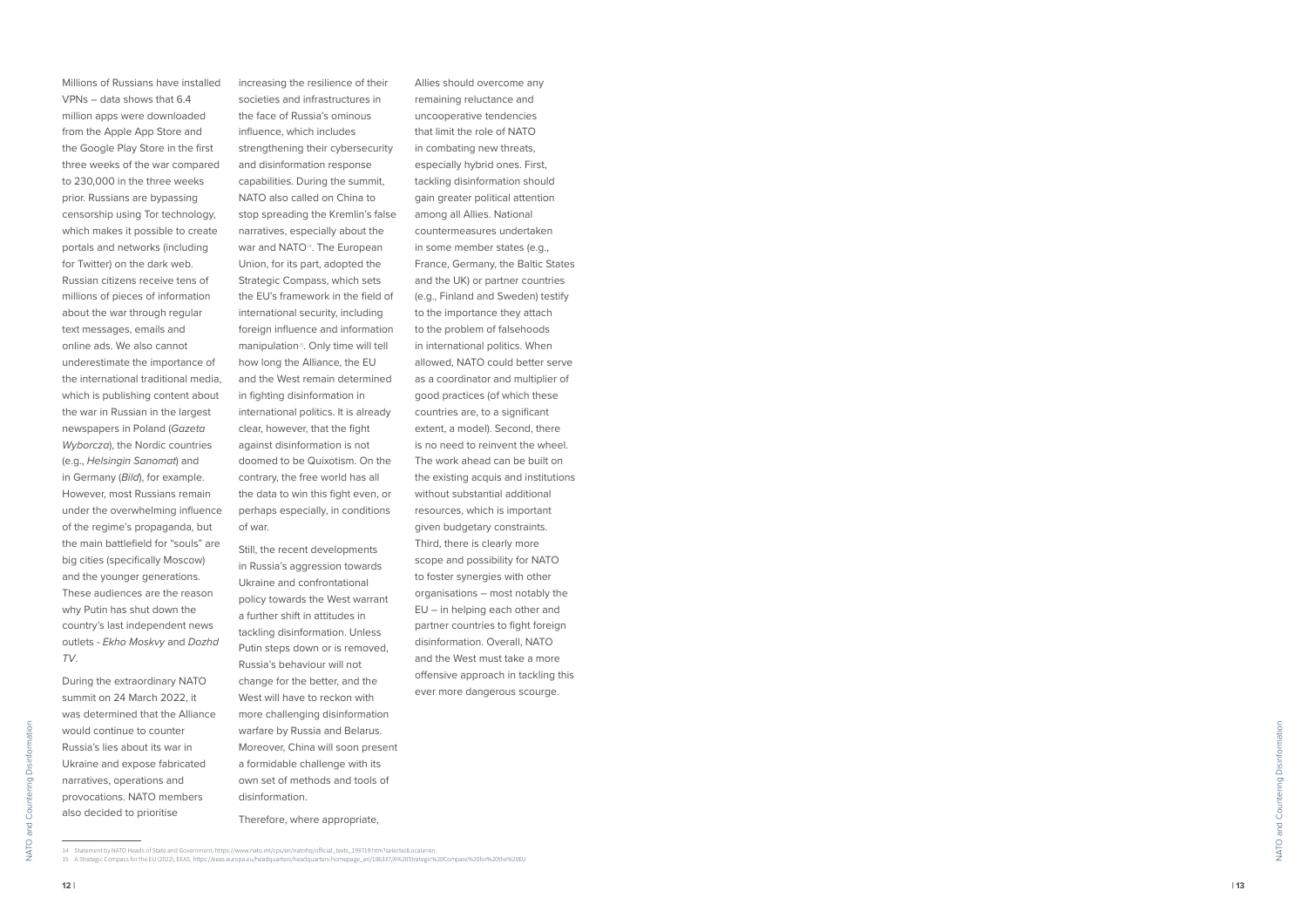